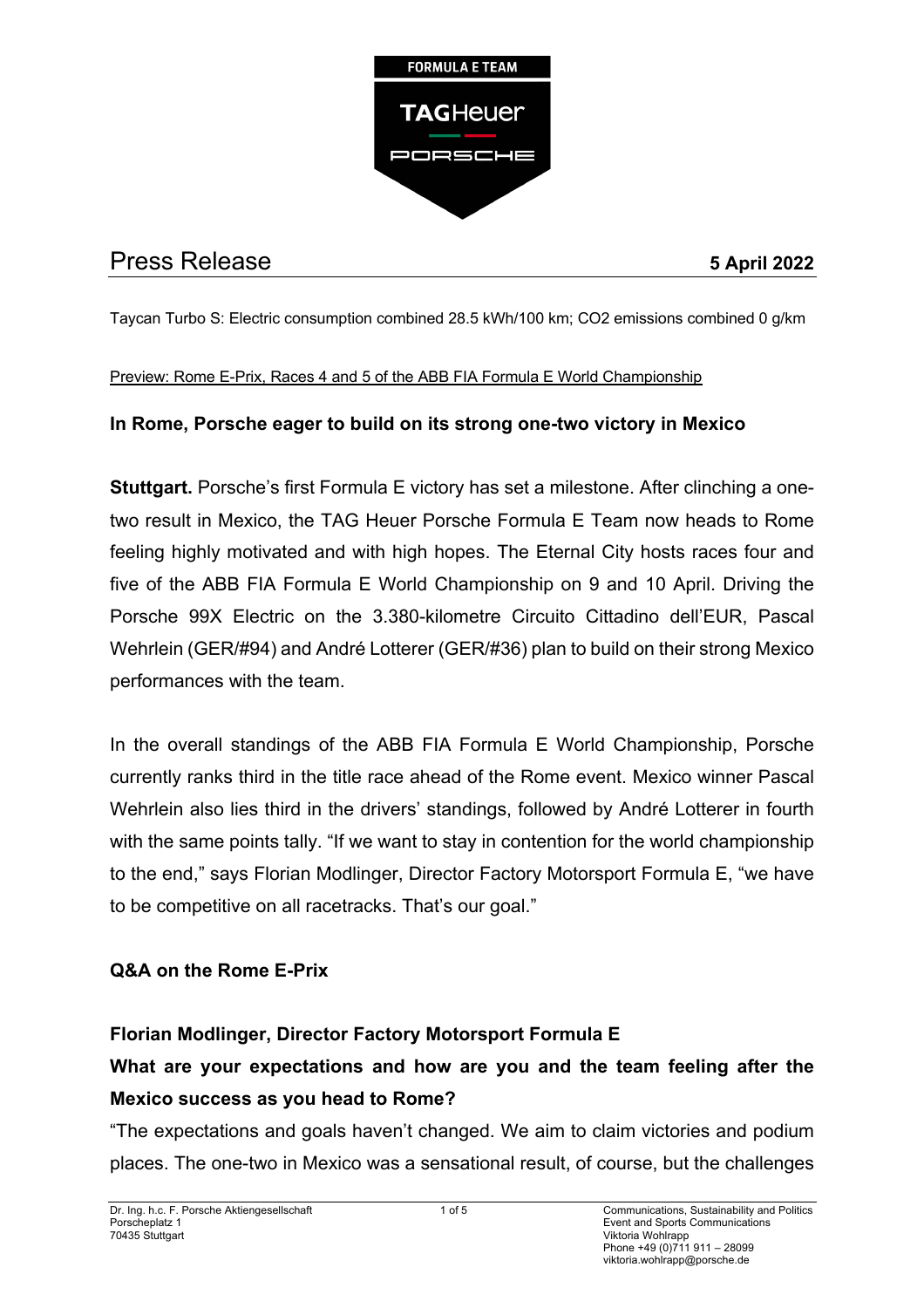and the competition in Formula E are immense. So we'll try to use our strengths wisely from race to race and work on our weaknesses. With our team, drivers and car package, I see no reason at this point why we shouldn't be competitive again in Rome."

## **After the exhilaration of winning in Mexico, how did the team use the break in the lead-up to Rome?**

"The team used the somewhat longer break to recharge their batteries for the five European races, which will be contested in Rome, Monaco and Berlin over the next five weeks. Moreover, we're already working on organising the tests for season 9 with the new Gen3 car. I think the team had time to quietly reflect on what they achieved in Mexico and can now travel to Rome full of confidence."

## **How do you intend to further improve your good basis in the race for the title?**

"In the upcoming races, we'll try to gradually chip away at the gap to the front with consistently good performances and minimal mistakes."

## **Pascal Wehrlein, Porsche works (#94)**

## **How do you feel when you look back on your victory in Mexico and how excited are you about racing again after the long break?**

"Those days in Mexico were super exciting. We had a fantastic weekend with pole, my first win for Porsche and the first Formula E victory for Porsche. Now, of course, we want to keep winning races. I feel that we understand our car better and better and we know precisely what we have to do to be able to compete at the top. And, of course, I'm itching to get racing after the long break, especially after doing so well last year in Rome where I scored my first podium with Porsche. We'll do everything we can on this wonderful racetrack to pick up where we left off in Mexico."

## **Two races will be contested in Rome. Do you prefer doubleheader events like this and how do you regard the situation in the bid for the title?**

"I definitely prefer two races. The longer I can sit in the car, the better. We're heading to Rome feeling good, although we can't take anything for granted just because we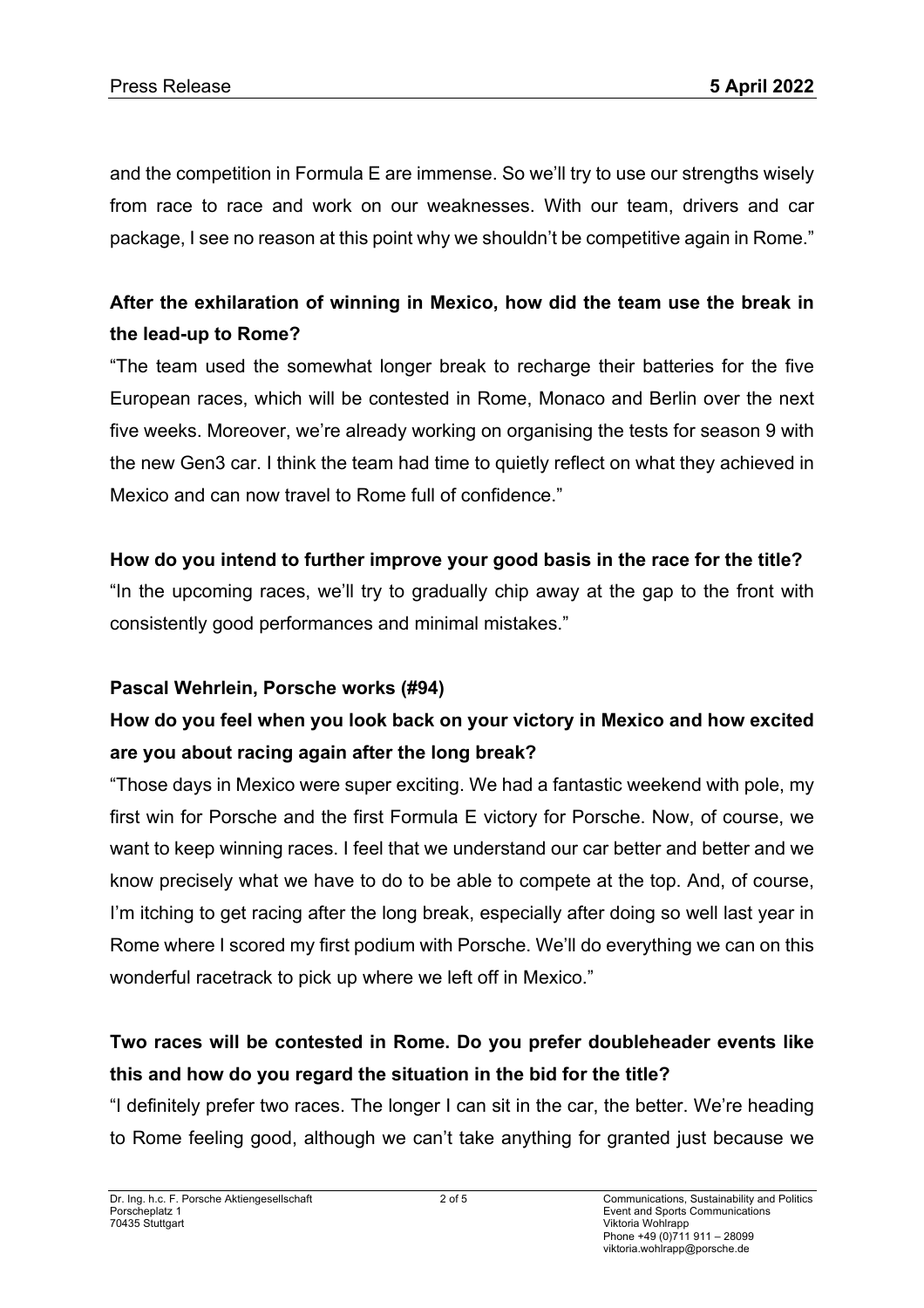won in Mexico. Still, the team is highly motivated and our clear goal is to win – in Rome and at all the other races this season. We currently rank third in the world championship and we're not far off the leader. If we want to stay in the race for the title, we need to consistently finish in the top group and earn as many points as possible from every race – even if it's not always enough to win."

## **André Lotterer, Porsche works driver (#36)**

## **You demonstrated admirable team spirit with your second place in Mexico. How did you feel about the top result for Porsche?**

"I was delighted about the one-two result for Porsche. I was part of this project right from the start and, like everyone involved, I invested a lot of time and energy into achieving success. Of course, I'd have preferred to win in Mexico. The potential was there and I was very pleased with my performance, but we chose to work together as a team and that was certainly the right thing to do. The problem for me was in qualifying. Things didn't go perfectly and so I started behind Pascal. We then won the race as a team, without fighting and without wasting energy. I'm a professional and my priority is to compete for Porsche. I simply have to do better in the next qualifying."

## **What do you expect in Rome?**

"I have a good feeling because we were fast on this racetrack last year. This city has a great vibe. Driving against this ancient backdrop is a huge privilege for Formula E and for me, it's a highlight of the season. After our success in Mexico, we're feeling very motivated. We notice that we're getting better from race to race and this steady improvement is exactly what we need to keep winning. I'm expecting to do well in Rome. A top-three result would definitely boost our position in the world championship."

## **The racetrack**

The 3.380-kilometre racetrack in the district of Esposizione Universale di Roma is the second longest in Formula E history. In 2014 and 2015, the Beijing circuit was slightly longer. The course, which leads around the Obelisco di Marconi and behind the iconic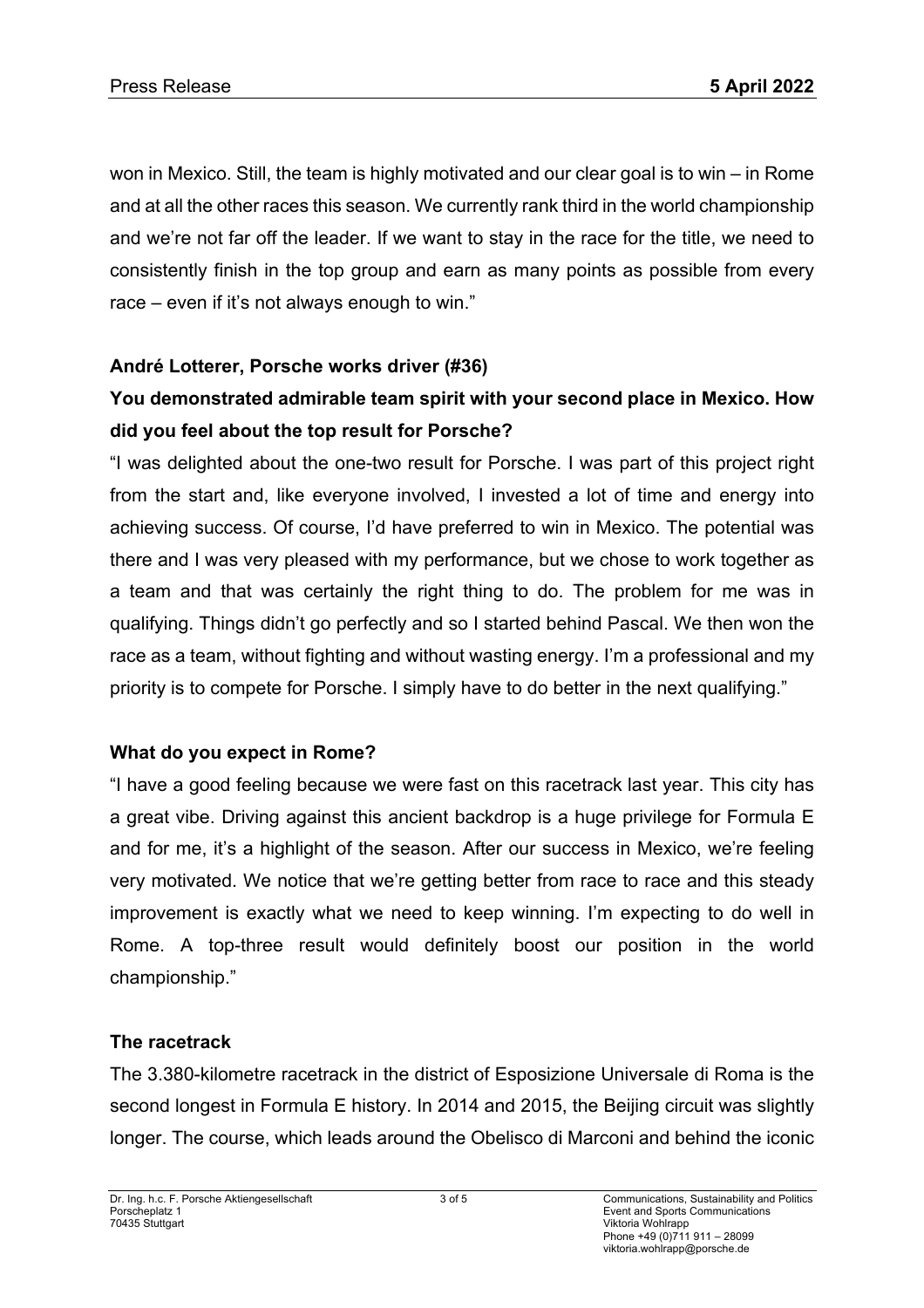Colosseo Quadrato, features 19 corners. "It's a typical street course with no run-off zones. It's one of my favourite Formula E tracks," says Pascal Wehrlein. "It's quite a rollercoaster with fast passages, slow 90-degree turns and a tight chicane. It's all pretty demanding and a real challenge in a fabulous city with great fans."

## **Live TV and Internet coverage**

The worldwide broadcasting schedule of the Formula E event in Rome is available on: **https://www.fiaformulae.com/watch/ways-to-watch.**

## **The Media Service**

The first photos from Rome will be available on the Porsche press database on 8 April. Race reports follows on 9 April (race 4) and 10 April (race 5). Further information about the TAG Heuer Porsche Formula E Team will be posted live on the Twitter channel **@PorscheFormulaE**. All relevant information about the team, the drivers and the racing series can be found in the updated Porsche Formula E Media Guide on **https://media.porsche.com/formula-e**. The content will be regularly updated over the course of the season and expanded with additional interactive material.

## **The Porsche 99X Electric**

With the Porsche 99X Electric, Porsche returned to open-wheel single-seater racing in 2019 after more than 30 years. The fully-electric racing car sporting the Weissachdeveloped Porsche E Performance Powertrain also serves as a development platform for the sports car manufacturer's fully-electric production models. Energy management and efficiency are important factors for success in Formula E and in the development of production cars. For the 2021/2022 season, the 99X Electric has a maximum output of 250 kW in qualification mode and 220 kW in normal race mode. Attack Mode boosts the output to 250 kW. Maximum recuperation is 250 kW; the usable battery capacity is 52 Kilowatt-hours.

## **Porsche Taycan Turbo S as the new safety car**

Porsche is committed to Formula E safety: With the all-electric Taycan Turbo S, the sports car manufacturer supplies the official safety car this season and underlines the